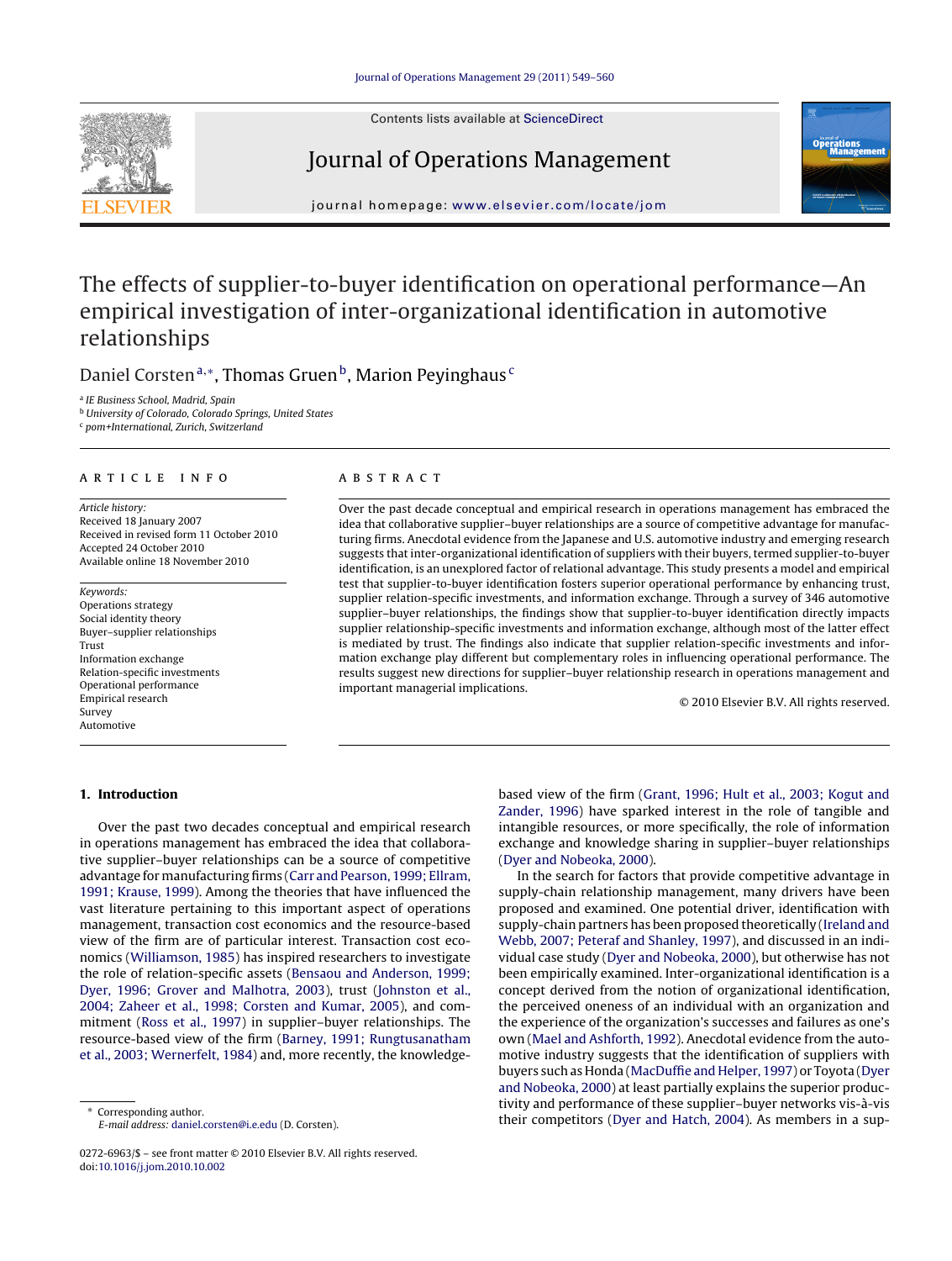

**Fig. 1.** Conceptual framework.

ply chain form a common identity, individual firms become more willing to transfer knowledge, reduce cycle time, and lower transaction costs—all of which translate into economic gains [\(Ireland](#page--1-0) [and Webb, 2007\).](#page--1-0)

Research suggests that identification with Japanese manufacturers Honda and Toyota has encouraged suppliers to deploy supplier relation-specific investments and dedicate assets. This, in turn, has been shown in other studies to lower both transaction and operational costs, to reduce defects, and to foster innovation to the mutual advantage of supplier and buyer firms ([Dyer, 1997\).](#page--1-0) In addition, other evidence on Toyota's supplier networks purports that suppliers who identify with their buyers increase the mutual exchange of valuable tacit knowledge and explicit information by building inter-firm learning routines with the focal customer [\(Dyer](#page--1-0) [and Nobeoka, 2000\).](#page--1-0)

Not surprisingly, many buying firms now consider an effective supplier network an important source of competitive advantage. They attempt to nurture feelings of positive identification among their suppliers by influencing their perception towards a feeling of belonging to what Chrysler, for instance, refers to as the "Extended Enterprise". They engage their suppliers in workshops and roundtables and reward them for their contribution to the organization's goal in order to benefit from the advantageous effects of socialization and identification [\(Cousins and Menguc, 2006\).](#page--1-0) Similarly, Toyota uses supplier associations, problem-solving groups and voluntary learning teams to involve their suppliers.

Although these preliminary findings suggest that interorganizational identification in the form of supplier-to-buyer identification may be a key precursor to competitive advantage for supplier and buyer firms, and despite increasing attention to the nature of organizational identification, with the notable exception of [Ireland and Webb \(2007\), t](#page--1-0)he concept of inter-organizational identification has not yet received much consideration in the operations management literature. To our knowledge, no empirical study prior to the one presented in this article, has yet explored how supplierto-buyer identification influences operational performance.

The purpose of this study is to advance the understanding of the role of inter-organizational identification in operations management. We propose that the impact of supplier-to-buyer identification on superior operational performance is delivered through enhanced trust, supplier relation-specific investments, and information exchange (Fig. 1).We test our propositions on a sample of 346 supplier–buyer relationships in the automotive industry.

This study contributes to the literature on supplier–buyer relationships in operations management in multiple ways. First we delineate the use of social identity theory, and we develop and apply the construct of supplier-to-buyer identification in supplier–buyer relationships. Second, we advance the hypothesis

that supplier-to-buyer identification enhances operational performance by fostering mutual trust, which in turn increases supplier deployment of relation-specific assets and nurtures mutual information exchange and knowledge sharing. Third, we demonstrate the validity of our conceptual framework in an empirical setting. Fourth and finally, as a result of our findings, we suggest new research directions and practices for supplier–buyer relationships in operations management.

In the remainder of the paper we explore the nature of supplierto-buyer identification and develop formal hypotheses about its consequences. We then describe research setting, data collection, methodology and results before concluding with theoretical and practical implications.

#### **2. Supplier-to-buyer identification**

Organizational identification, a form of social association, describes an individual's perception of belongingness or oneness with a particular organization and their experience of the organization's successes and failures as their own [\(Ashforth and Mael,](#page--1-0) [1989\).](#page--1-0) It relates to the processes and events by which individuals come not only to identify with and establish bonds to organizations, but also how they come to define themselves by the very attributes that are believed to define the organization ([Dutton et al., 1994\),](#page--1-0) to substitute organizational objectives for their own aims, and to make decisions according to the organization's objectives and values [\(Simon, 1976\).](#page--1-0) Because "identity and identification are terms that travel easily across levels of analysis" [\(Albert et al., 2000, p](#page--1-0). 13) organizational identification has, over time, attracted the attention of a variety of disciplines.

While the study of identification in organizations has its roots in classic psychology (e.g., [Freud, 1922\)](#page--1-0) and social psychology ([Tajfel,](#page--1-0) [1982; Tajfel and Turner, 1985\),](#page--1-0) it was soon adopted by organizational behavior (e.g., [O'Reilly and Chatman, 1986; Ashforth and](#page--1-0) [Mael, 1989\) a](#page--1-0)nd marketing ([Bhattacharya et al., 1995; Bhattacharya](#page--1-0) [and Sen, 2003; Ahearne et al., 2005\).](#page--1-0) Following that, strategy scholars extended the concept to a firm level construct [\(Kogut and](#page--1-0) [Zander, 1996\),](#page--1-0) and to the network level [\(Dyer and Nobeoka, 2000\).](#page--1-0) Recently, conceptual work has extended identification into operations and supply chain research [\(Dyer and Hatch, 2004; Ireland](#page--1-0) [and Webb, 2007\).](#page--1-0) Using this conceptual work as a basis for further exploration of identification in operations research, our study provides a logical continuation of this work, and it provides the first empirical test of supplier-to-buyer identification at the firm level and in the operations management context.

According to [Pratt \(1998, p. 192\)](#page--1-0) it remains "one of the biggest challenges to research on organizational identification to go beyond the group level of analysis." The conceptual difficulty in exploring